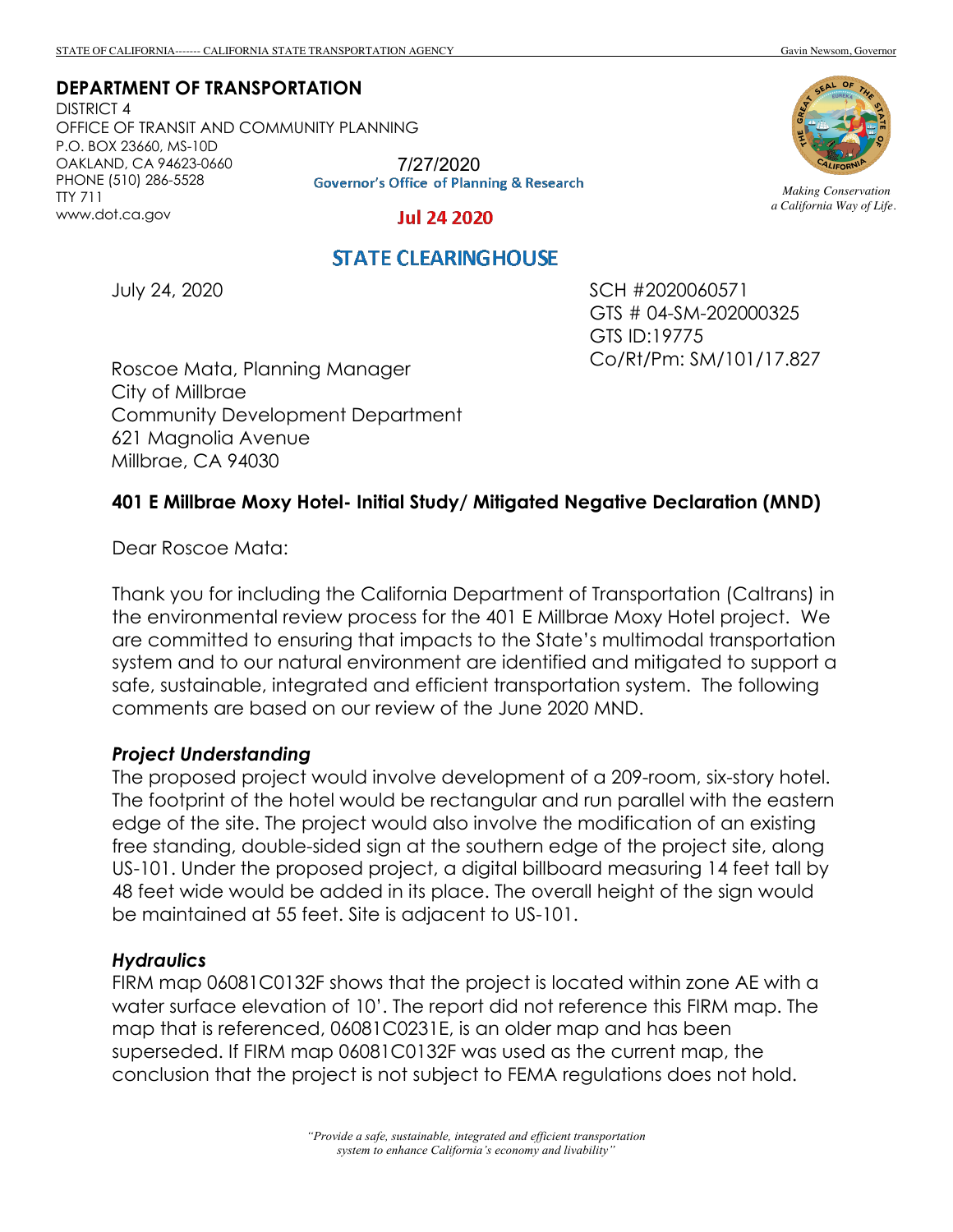Roscoe Mata July 24, 2020 Page 2

Please address whether there will be any increase in storm water runoff that may affect the State Drainage System. Any increase in storm water needs to be treated and contained on project site to leave no impact. Any floodplain impacts have to be documented and mitigated.

## *Outdoor Advertising*

Any advertising structure that displays off-premise commercial copy visible from US-101 will require a permit from the Office of Outdoor Advertising (ODA). Conversely, any advertising structure that only advertises goods and services available on-premise will not require a permit from ODA, provided it adheres to the provisions of Business and Professions Code Section 5272 and 5274 and California Code of Regulations 2243 and 2246.

For further information, and to obtain a license, please contact Kenneth Parmelee at (916) 651-9327 or visit https://dot.ca.gov/programs/trafficoperations/oda.

# *Construction-Related Impacts*

Potential impacts to the State Right-of-Way (ROW) from project-related temporary access points should be analyzed. Mitigation for significant impacts due to construction and noise should be identified in the MND. Project work that requires movement of oversized or excessive load vehicles on state roadways requires a transportation permit that is issued by Caltrans. To apply, visit: https://dot.ca.gov/programs/traffic-operations/transportation-permits.

Prior to construction, coordination is required with Caltrans to develop a Transportation Management Plan (TMP) to reduce construction traffic impacts to US-101.

## *Lead Agency*

As the Lead Agency, the City of Burlingame is responsible for all project mitigation, including any needed improvements to the State Transportation Network (STN). The project's fair share contribution, financing, scheduling, implementation responsibilities and lead agency monitoring should be fully discussed for all proposed mitigation measures.

## *Encroachment Permit*

Please be advised that any permanent work or temporary traffic control that encroaches onto the ROW requires a Caltrans-issued encroachment permit. If any Caltrans facilities are impacted by the project, those facilities must meet American Disabilities Act (ADA) Standards after project completion. As part of